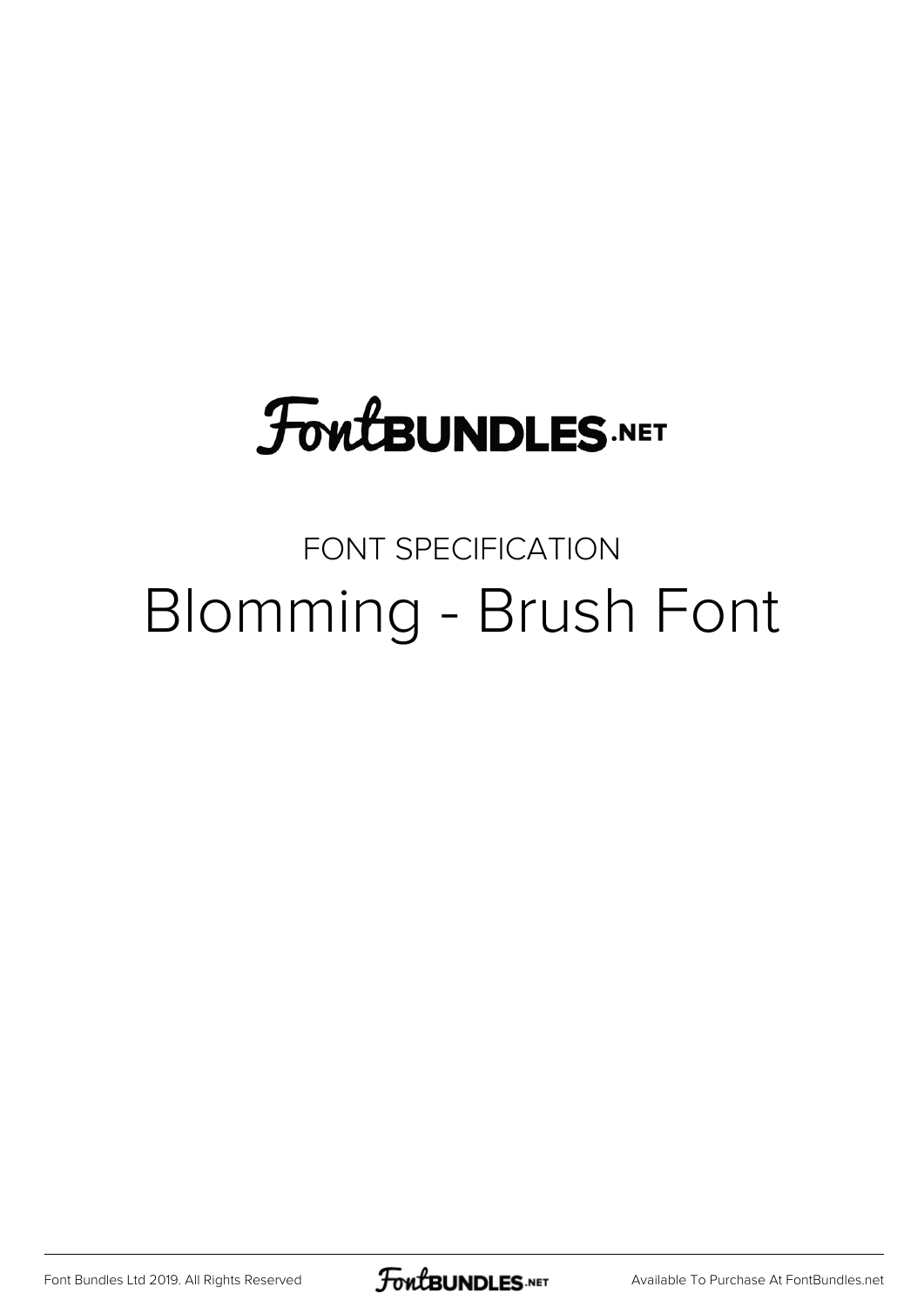#### Blomming Swashes - Regular

-----------------

 $\overline{\phantom{a}}$ 

Uppercase Characters

Lowercase Characters

 $-$ 

Numbers

### $\boxtimes \boxtimes \boxtimes \boxtimes \boxtimes \boxtimes$

 $\sim$ studio  $\sim$ 

Punctuation and Symbols

All Other Glyphs





, and the contract of the contract of the contract of the contract of the contract of the contract of the contract of the contract of the contract of the contract of the contract of the contract of the contract of the con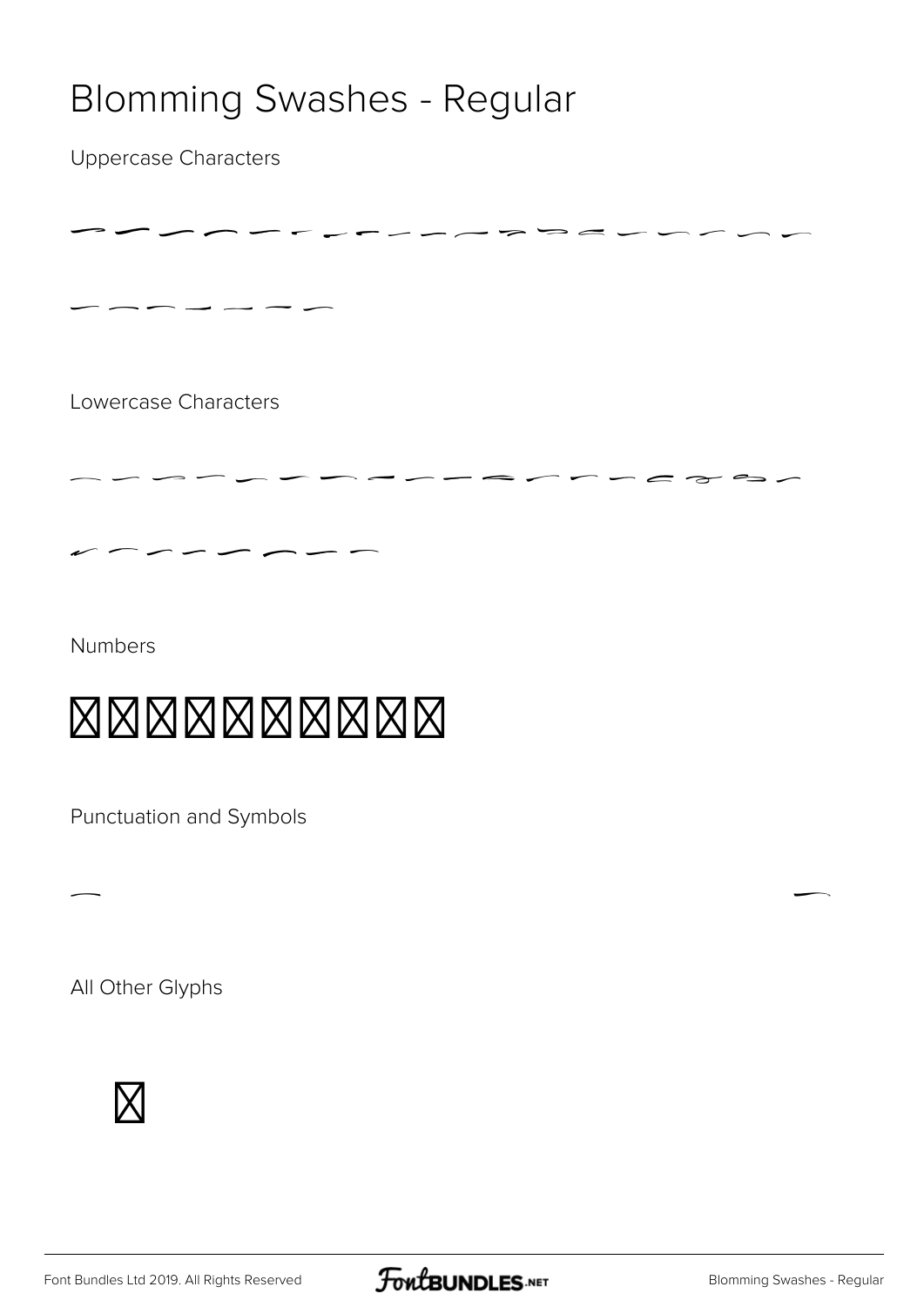#### Blomming - Regular

**Uppercase Characters** 

UFCDEFGHIJKCHUWWQP  $STUVWEJZ$ 

Lowercase Characters

abodefghijklmnopqrstvrvryz

**Numbers** 

0123456789

Punctuation and Symbols

 $1''$  #  $5$  % & ' ( ) \* + 

All Other Glyphs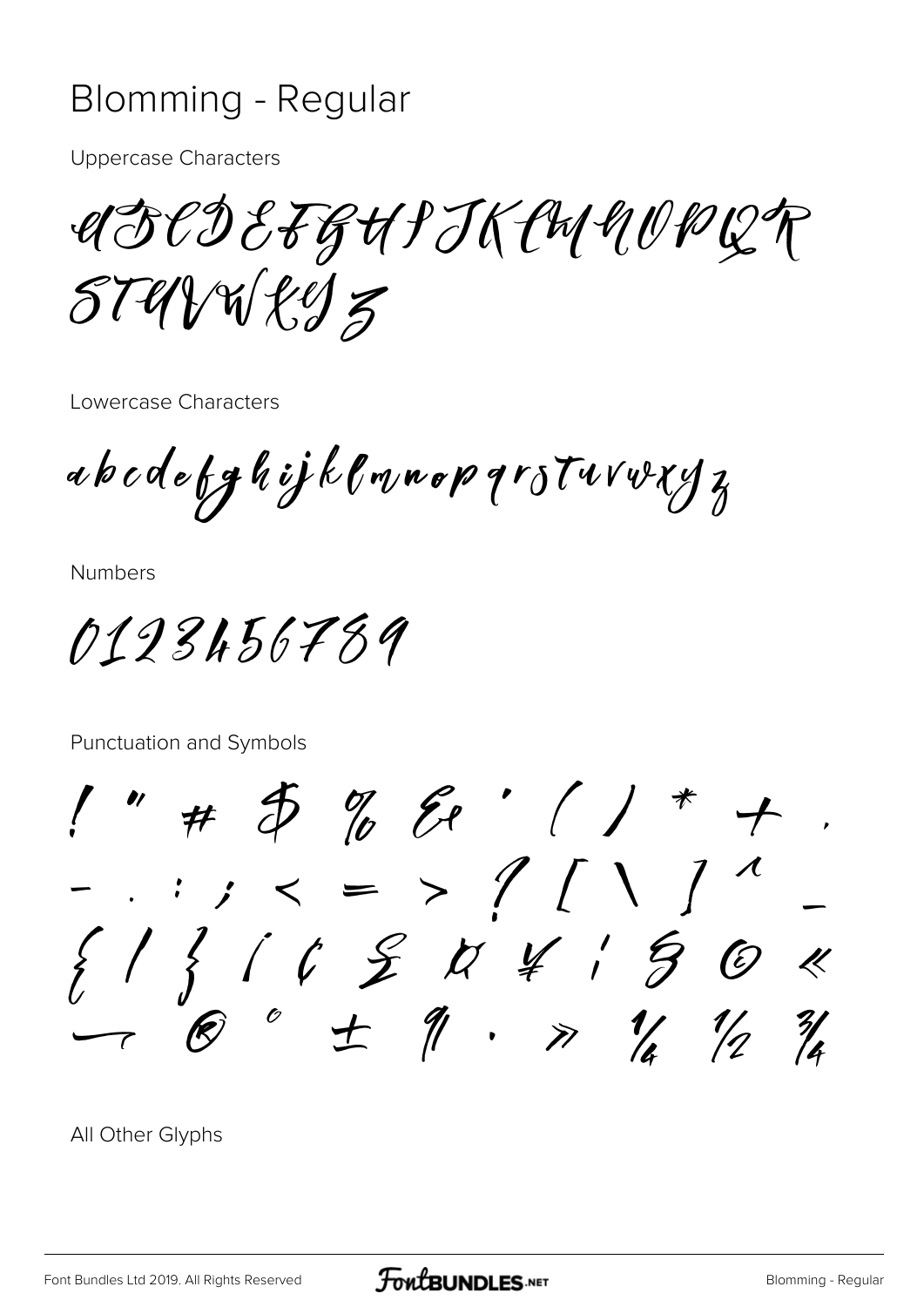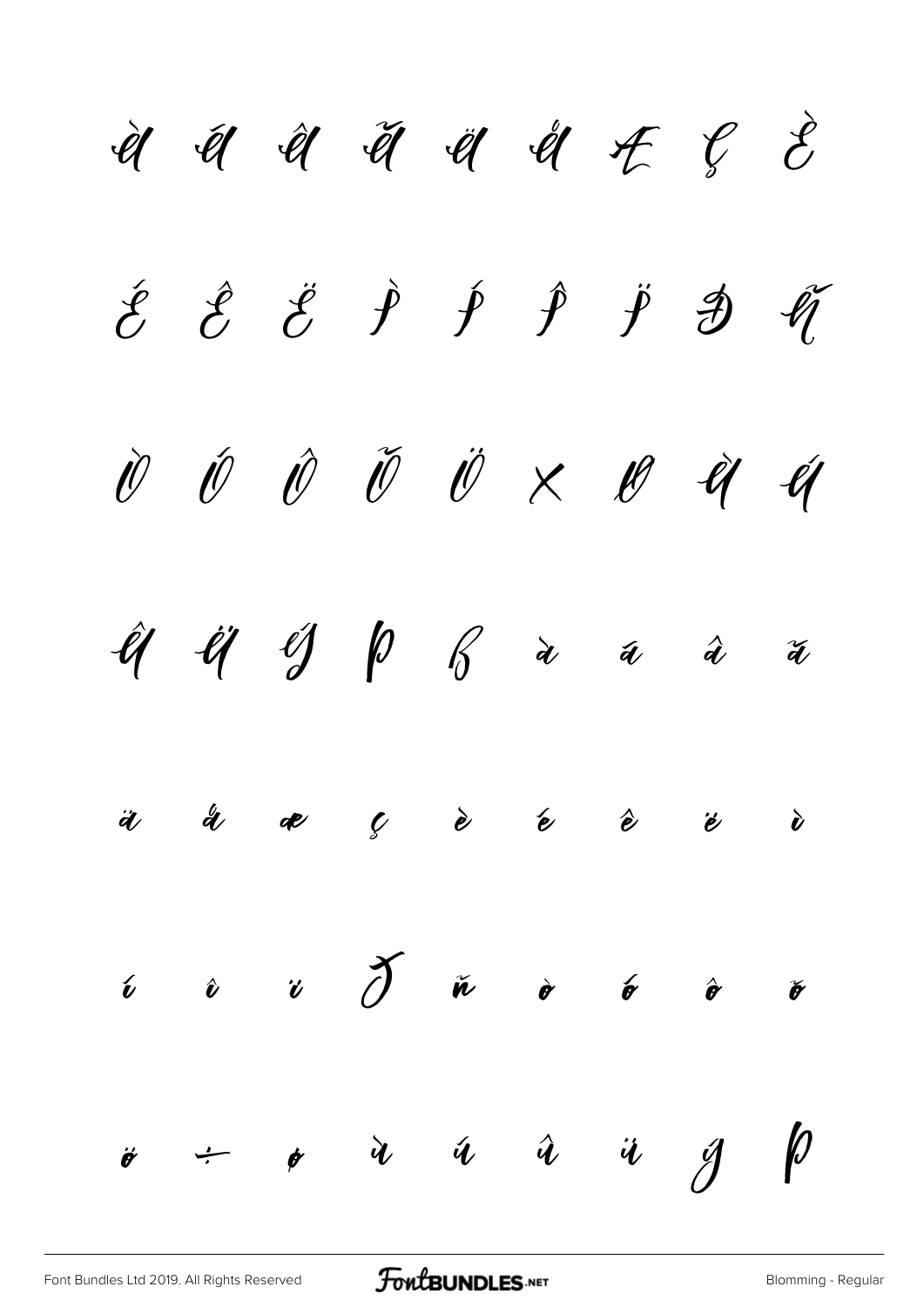$\begin{array}{cccccccccccccc} \mathcal{Y} & \mathcal{Y} & \mathcal{Y} & \mathcal{Y} & \mathcal{C} & \mathcal{C} & \mathcal{C} & \mathcal{C} & \mathcal{C} & \mathcal{C} & \mathcal{V} & \mathcal{V} \end{array}$  $\bigcirc\!\!\!\!/\!\!\!\!/\psi\qquad\psi\qquad\!\!\!\!/\psi\qquad\!\!\!\!/\psi\qquad\!\!\!\!/\psi\qquad\!\!\!\!/\psi\qquad\!\!\!\!/\psi\qquad\!\!\!\!/\psi\qquad\!\!\!\!/\psi\qquad\!\!\!\!/\psi\qquad\!\!\!\!/\psi\qquad\!\!\!\!/\psi\qquad\!\!\!\!/\psi\qquad\!\!\!\!/\psi\qquad\!\!\!\!/\psi\qquad\!\!\!\!/\psi\qquad\!\!\!\!/\psi\qquad\!\!\!\!/\psi\qquad\!\!\!\!/\psi\qquad\!\!\!\!/\psi\qquad\!\!\!\!/\psi\qquad\!\!\!\!/\psi$  $\hat{y}$  $\begin{array}{ccccccccccccc}\n&\cdot&\cdot&\cdot&\cdot&\cdot&\cdot&\cdot\\
\leftarrow&\cdot&\cdot&\cdot&\cdot&\cdot&\cdot\\
\end{array}$  $\hat{y}$  $\overline{\phantom{0}}$  $\uparrow \uparrow \qquad ... \qquad \qquad \qquad \qquad \qquad \uparrow \qquad \qquad \uparrow \qquad \qquad \uparrow \qquad \qquad \uparrow \qquad \qquad \uparrow \qquad \qquad \uparrow \qquad \qquad \uparrow \qquad \qquad \uparrow \qquad \qquad \uparrow \qquad \uparrow \qquad \qquad \uparrow \qquad \uparrow \qquad \uparrow \qquad \uparrow \qquad \uparrow \qquad \uparrow \qquad \uparrow \qquad \uparrow \qquad \uparrow \qquad \uparrow \qquad \uparrow \qquad \uparrow \qquad \uparrow \qquad \uparrow \qquad \uparrow \qquad \uparrow \qquad \uparrow \qquad \uparrow \qquad$  $\pi$  1/3 1/3 1/3 1/3 1/3 1/2  $-\sqrt{\infty}\int f f \leq f$  $\sqrt{ }$ 4800087941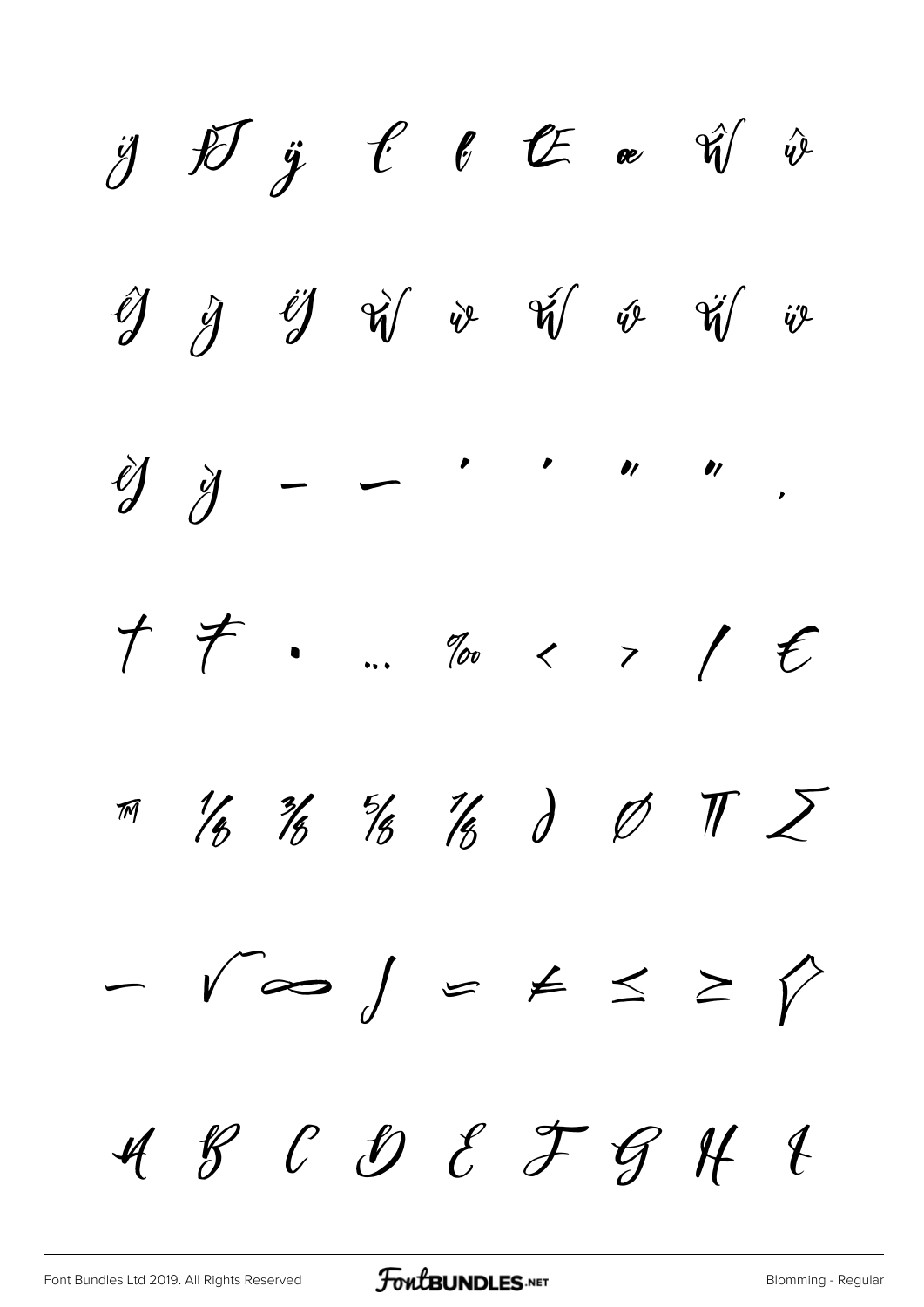$JKLMAOPOR$  $0.59747477777$ b c d e f g h i j  $k$   $\ell$  m  $\kappa$  op  $\ell$   $\ell$   $\delta$  $t$  u v v  $x$  y  $z$  at lab a dd ee ez ff gy hh ii ji ll mm nn oo pp ir oh gs th